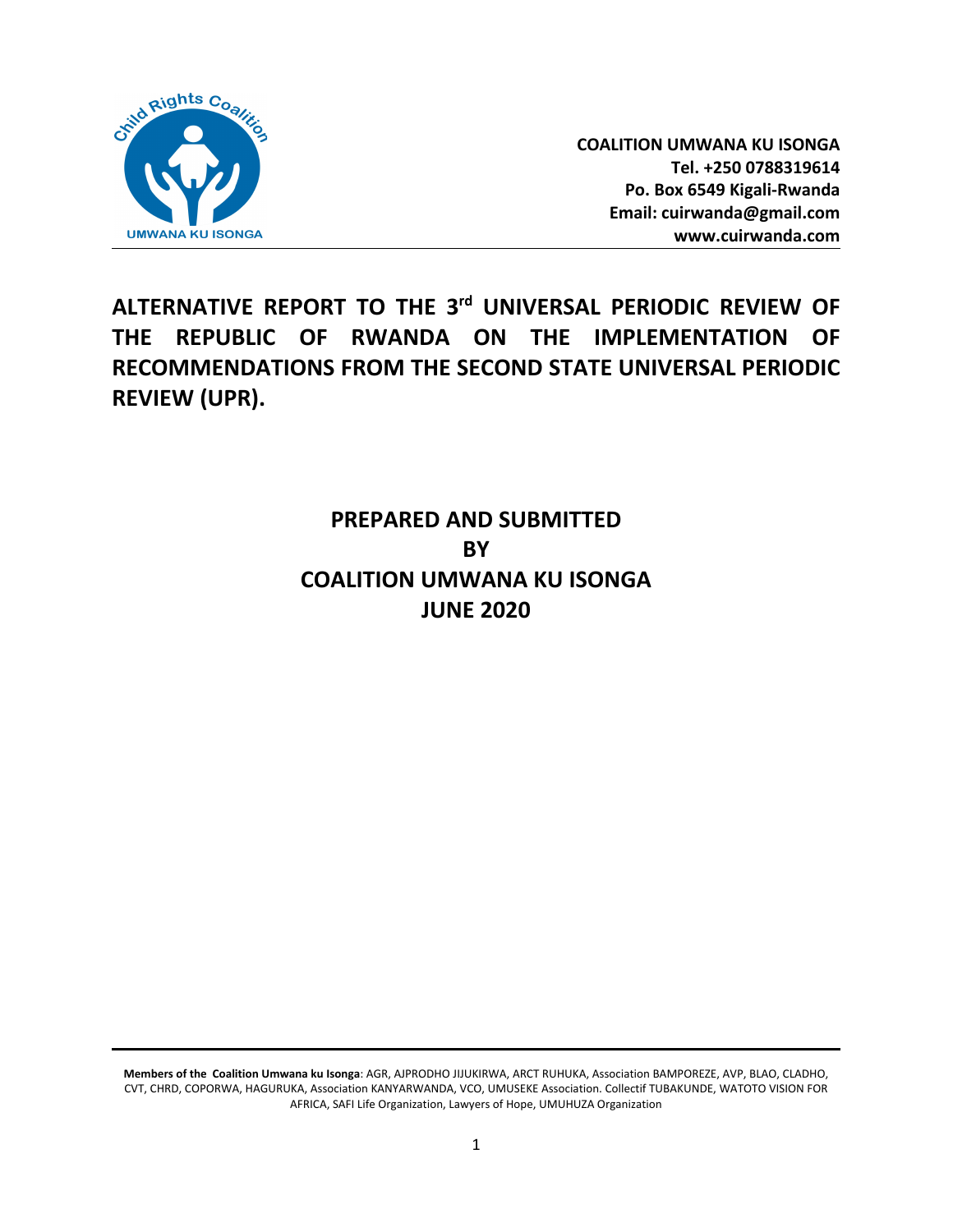#### **1. EXECUTIVE SUMMARY**

- **1.1.**The main objective of this report is to provide key findings on the status of the implementation of the Universal Periodic Review Recommendations related to children accepted by the Government of Rwanda. The report provides potential grounds for legal reforms, policy changes and other measures aimed at improving the situation of children'<sup>s</sup> rights in Rwanda.
- **1.2.**The drafting of this report was based on analysis of data collected from studies, national reports, national documents including; laws, policies and strategic plans. The report benefited from the participation of 22 children (6 boys and 16 girls). They provided their inputs in consultative meeting held on 22 February 2020 in Kigali/Rwanda. These children were organized by the Coalition member organizations and represent different categories of children namely children living in rural and urban areas, children with disabilities. The Report also benefited the inputs from the members of the Coalition *Umwana ku Isonga* in <sup>a</sup> consultative meeting conducted at "Five to Five Hotel" in Kigali on 18th February 2020. This report was validated by 19 member organizations of the Coalition *Umwana* Ku Isonga after fruitful deliberations and final inputs from members on June 23<sup>rd</sup>, 2020 in Kigali.
- **1.3.**With regard to the implementation of recommendations contained in the Concluding Observations issued in 2015, the report acknowledges positive steps taken by the Government of Rwanda in terms of the policy and legal framework reforms relating to children, including the adoption of Laws (such as Law No 32 /2016 governing persons and family; Law No 71/2018 of 31/08/2018 relating to the protection of the child; Law No 17/2017 establishing the National Rehabilitation Service; Law Nº68/2018 of 30/08/2018, determining offences and penalties in general stipulated in Article 133: Child defilement; Law  $N^{\circ}$  51/2018 of 13/08/2018, relating to the prevention, suppression and punishment of trafficking in persons and exploitation of others), the adoption of Ministerial decrees (*such as the Ministerial Order No 001/2016, which imposes sanctions on parents who fail to send their children to school; the Ministerial instructions no [001/MINEDUC/2020](https://mineduc.gov.rw/fileadmin/Documents/Ministrial%20Order/Ministerial_Instructions_Regulating_Promotion_Repetition_Dismissal_and_Transfer_of_Pupils___Students.pdf) of 21/02/2020 regulating the [promotion,](https://mineduc.gov.rw/fileadmin/Documents/Ministrial%20Order/Ministerial_Instructions_Regulating_Promotion_Repetition_Dismissal_and_Transfer_of_Pupils___Students.pdf) repetition, dismissal and transfer*; and the Ministerial Order determining mission, organization and functioning of transit centers, among others); the adoption of policies (*such as the Early Childhood Development (ECD) Policy (2016); the Anti delinquency policy; and the Child Online Policy (2019)*; as well as the adoption of guidelines and strategies such as *the Minimum standards and norms for early childhood development services in Rwanda (adopted in 2016); the Education Sector Strategic Plan (ESSP) 2013/14 -2017/18; the National Food and Nutrition Strategic Plan (2013-2018); the National Strategy for Transformation (NST1); the revision of vision 2020/50 targets; the Sustainable Development Goals (SDGs) and the Revision of the Strategic Plan of the implementation of the Integrated Child Rights Policy (ICRP) in 2019;the Child Online Policy of June 2019.*
- **1.4.**This report is divided into five major parts in respect of the five thematic clusters of child rights namely: Civil rights and freedoms; Health and welfare; Family and alternative care; Education, leisure and cultural rights and special protection measures. *Besides the five thematic clusters of child rights, the report highlights other new developments, not related to the concluding observations, which could have an impact on the implementation of the Second Universal Periodic Review children'<sup>s</sup> rights related Recommendations accepted by the Government of Rwanda.* Under each of the above five components of this document, the report takes note of progress made by the Government of Rwanda in the implementation of the Recommendations, raises concerns and lastly where applicable proposes recommendations to the Office of High Commission of Human Rights on the next steps to take when engaging with the Government of Rwanda.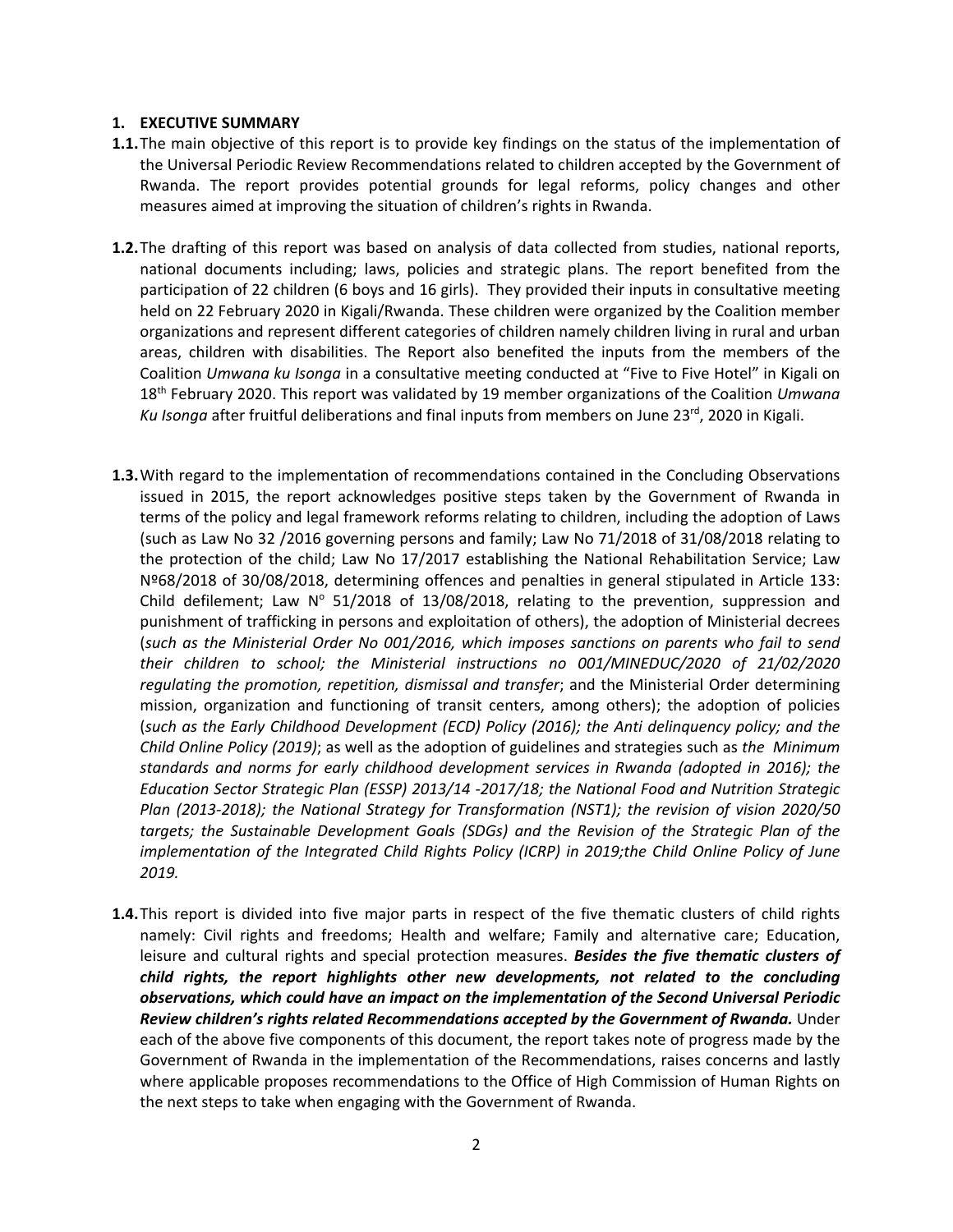# **THE IMPLEMENTATION STATUS OF THE 2015 UPR RECOMMENDATIONS ENJOYING THE SUPPORT OF THE GOVERNMENT OF RWANDA**

# **2. CIVIL RIGHTS & FREEDOM**

**2.1. Implement urgent measures to guarantee the birth registration for all children born on Rwanda territory (**Recs 133.15 and 133.16)

The coalition welcomes the:

- $\bullet$ • Establishment of the registration system (NIDA, MINALOC, NISR & MINISANTE)<sup>1</sup>;
- 0 The existence of forensic laboratory to test the DNA;
- Organization and conduct mass campaigns on birth registration at Countrywide level;
- $\bullet$ Extension of the time due for child registration (from 15 to 30 days from the birth);
- Ease the access of birth certificates online with "Irembo" online services. This e-Service allows Rwandans to *register* their newborn babies after *birth*, not *register* within the 30 days, so that the *child* is registered in the *birth registry*. 2
- 0 The review of the family law that provides power to an officer of health facility of recording birth as civil registrar. 3

However, the coalition notes that:

- The lack of Information System harmonization of the National Population Registry, the Civil Registration Vital Statistics and Health Management<sup>4</sup>.
- Some parents do not understand the reason for registering children.
- That the use of the DNA test isn'<sup>t</sup> yet accessible for all due to its high cost, yet, as of the Rwandan constitution, every citizen has right to know his/her parental origin<sup>5</sup>;

Therefore, the coalition recommends the government:

- To assure that the institutions that are in charge of the system of birth registration are well equipped with required facilities: Internet accessibility, computers and electricity;
- To build the capacity of birth registration system users and make the system operating online countrywide;
- To continue and increase the national awareness campaign on birth registration in the community.
- DNA tests to be free of charge, especially for children searching their paternity;

# **2.2. Continue to pay close attention to the full realization of the rights of the child, including the right to education (Rec 134.33)**

The coalition welcomes:

• The suspension of the automatic promotion in schools<sup>6</sup>;

<sup>&</sup>lt;sup>1</sup> <https://data.unicef.org/crvs/rwanda/>: Vital events are registered at the sector level through a CRVS web-based application, and the National Institute of Statistics is immediately served with data from all local registration offices in the country. However, not all sectors complete the CRVS submissions regularly

<sup>&</sup>lt;sup>2</sup> <https://irembo.gov.rw/rolportal/en/web/nida/idreg>: This eService allows Rwandans to register their newborn babies after birth. Upon successful registration through Irembo, the information of the newborn baby is registered with National Identification Agency (NIDA) and the child will be issued with an Application number.

<sup>&</sup>lt;sup>3</sup> Law No 0001/2020 of 02/02/2020 Ammending Law No 32/2016 of 20/08/2016 Governing Persons and Family

<sup>4</sup> <https://www.newtimes.co.rw/news/local-government-civil-registration>

<sup>5</sup> <https://www.newtimes.co.rw/news/price-dna-test-reduce-half-new-lab-opens>: The Rwanda National Forensic Laboratory proceeds DNA tests to establish parentage for children or get proof for rape and other gender-based crimes among other forms of evidence at the cost of Rwf270,000 which still high, according to local people'<sup>s</sup> financial means.

 $6$  Ministerial instructions no [001/Mineduc/2020](https://mineduc.gov.rw/fileadmin/Documents/Ministrial%20Order/Ministerial_Instructions_Regulating_Promotion_Repetition_Dismissal_and_Transfer_of_Pupils___Students.pdf) of 21/02/2020 regulating the promotion, repetition, dismissal and transfer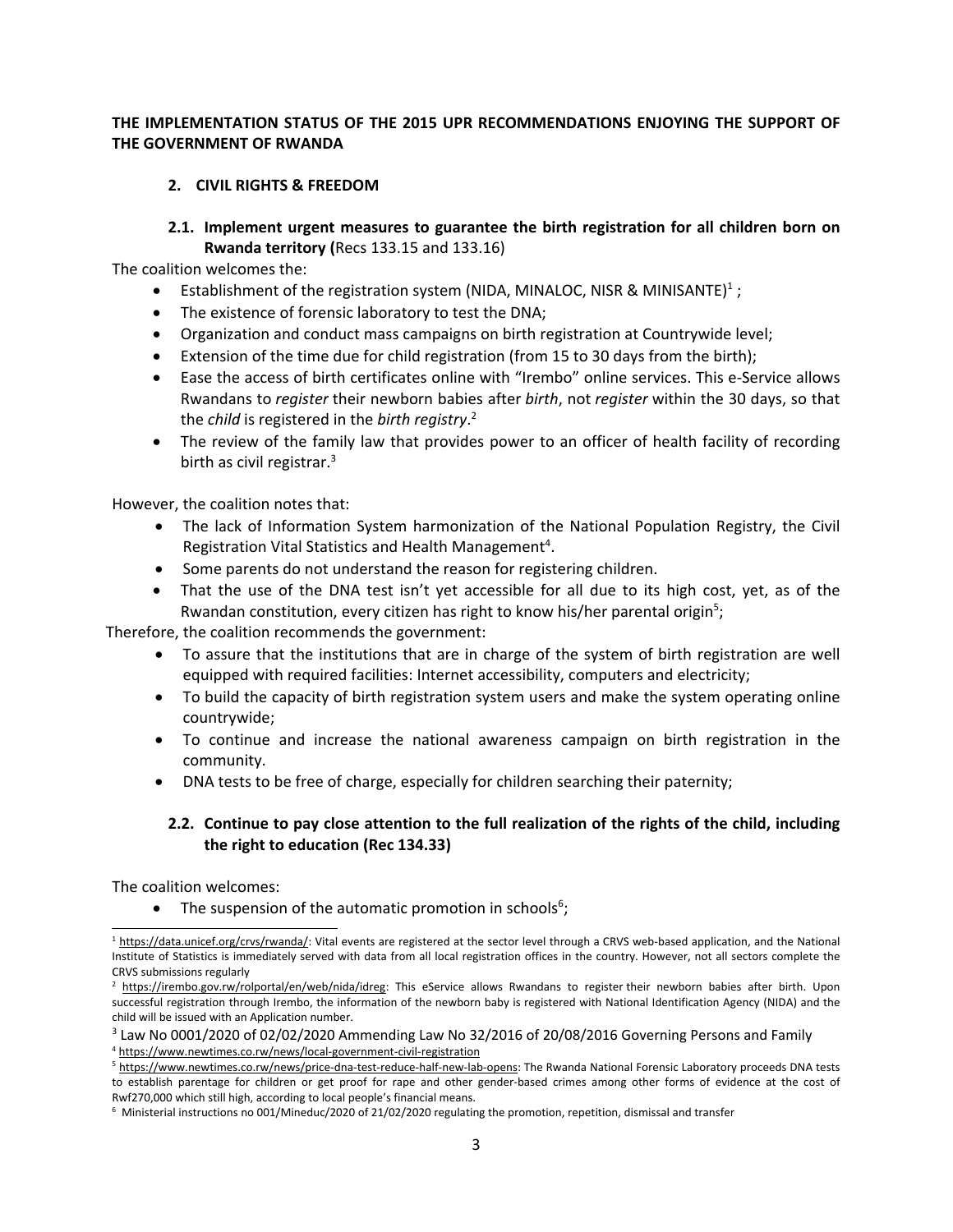- The increase of the school's curriculum from primary to high schools<sup>7</sup>;
- The promotion of Kinyarwanda language in schools;
- The increase of the institutions and mechanisms of supporting children.

However, the coalition notes

- 0 A high number of pupils in classrooms in different schools;
- 0 The lack of enough facilities like school laboratories;
- Inconsistencies/instabilities in the training system (for instance, rushed shift to the Computer Based Curriculum.
- That some parents and children don't have knowledge on children's rights.

Therefore, the Coalition recommends the:

- Number of classrooms and teachers in different schools to be increased;
- . Reduce the number of students per teacher and per class;
- Awareness campaign on the rights of children to be conducted.
- . Ensure <sup>a</sup> stable and consistent education system that is time-bound and outcome oriented.

# **2.3. Strengthen efforts to guarantee the rights of children, and particularly those of children with disabilities (Rec 133.45)**

The coalition welcomes the efforts of the government on:

- $\bullet$ • The Increase of the facilities that help children with disabilities<sup>8</sup>;
- $\bullet$  Promotion of the inclusive education.
- Adoption of the draft law approving the ratification of the Protocol to the African Charter on Human and People'<sup>s</sup> Rights on the Rights of Persons with Disabilities in Africa.
- $\bullet$  Prioritization of the most vulnerable groups including children with disabilities in COVID-19 response by the Government (distribution of Food and NFIs)
- Well-coordinated efforts in responding to COVID-19, prioritizing the most vulnerable groups including children from the poorest families;

However, the coalition notes the:

- Lack of enough infrastructure facilities for children with disabilities to study in good conditions;
- 0 Insufficient number of qualified teachers for the education of children with disabilities;
- 0 Insufficient caregivers who can help those children with disabilities at school;
- 0 Prosthesis are still expensive for children with disabilities;
- $\bullet$ Lack of enough accessibility to information & services to children with disabilities;
- $\bullet$  Poor mindset of some parents and some community members on children with disabilities leading them to underestimation of children with disabilities. So, some children with

<sup>&</sup>lt;sup>7</sup> https://www.researchgate.net/publication/306392577 Rwanda's New Competence-Based School Curriculum: Rwanda has embarked on curriculum reform to improve the quality of education. This is <sup>a</sup> crucial step in the direction of Rwanda'<sup>s</sup> ambition to "develop <sup>a</sup> knowledgebased society and the growth of regional and global competition in the jobs market" (REB, 2015). An important shift has been to move away from <sup>a</sup> "knowledge-based curriculum" to <sup>a</sup> competence-based curriculum, and from knowledge and skills acquisition to knowledge creation and application. The aim is to develop students' independent, lifelong learning habits; appropriate skills and knowledge; and applications to real-life situations

<sup>&</sup>lt;sup>8</sup> JICA-NECDP; Report of a study on Education a challenge among children with disabilities, Kigali 2017: In this study, Most schools that were visited during the survey were found with toilets hard to access by disabled children due to narrow entrance, with no space for <sup>a</sup> wheel chair. Because of these conditions, the children prefer to quit school. <https://www.newtimes.co.rw/section/read/207867>.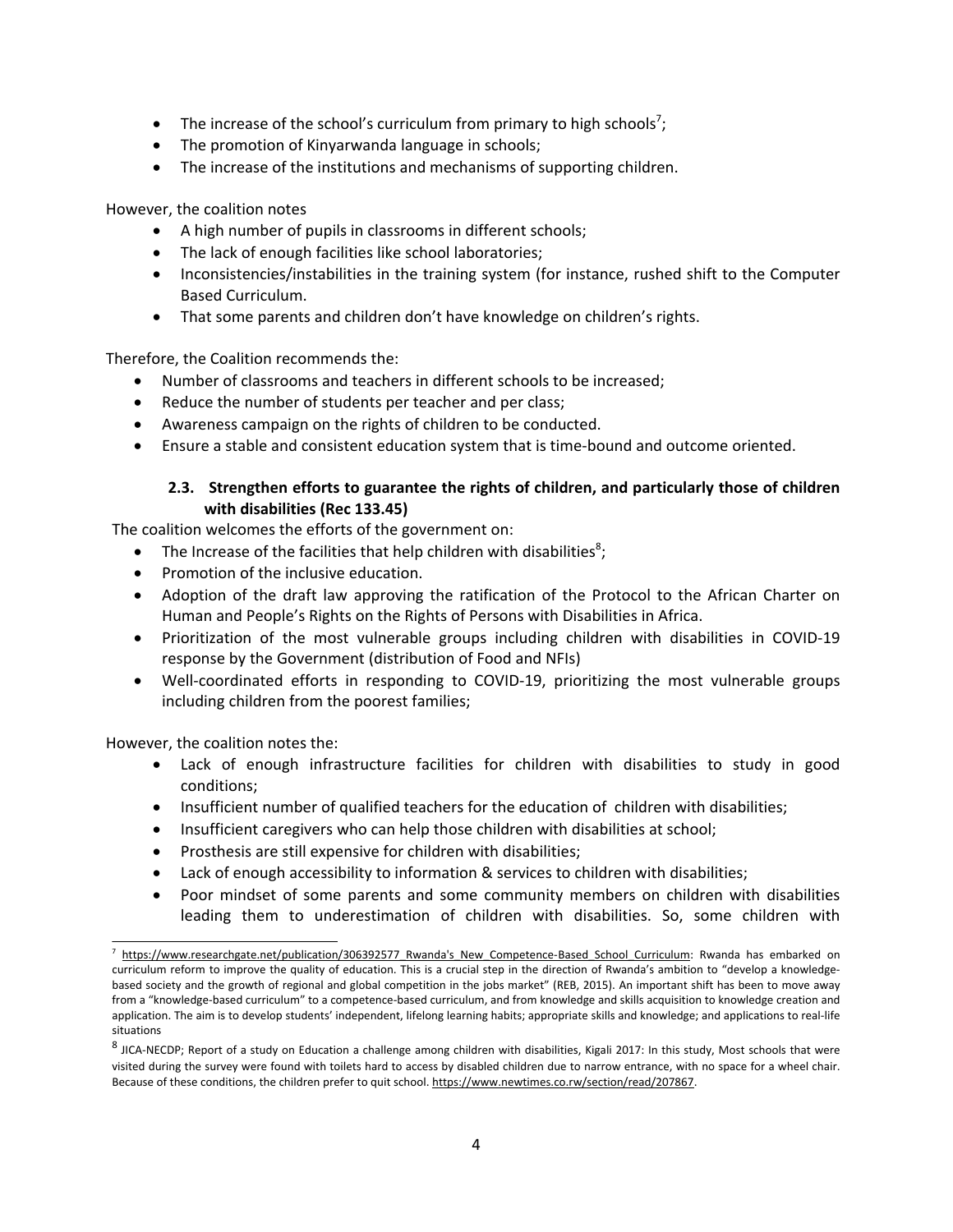disabilities are still facing stigma in their community;

- Some schools are not disabilities friendly.
- 0 Children with disabilities do not access to information and services of COVID-19 like other people.

However, the coalition recommends the government to:

- Avail well trained teachers and caregivers in all schools to the best interest of children with disabilities;
- Facilitate the education, access to information and services to children with disabilities by granting the necessary materials according to everyone'<sup>s</sup> disability;
- Give prosthesis to children with disabilities, free of charge;
- 0 Increase the awareness raising campaign on the rights of the children with disabilities;
- $\bullet$  Increase funds allocated to programs that support children with disabilities especially for children with mental disabilities and those with impairments, in general.
- 0 Ensure access to COVID-19 information and services to children with disabilities by identifying needs (through disability surveys/ baseline surveys) and implementing specific actions and services to address identified gaps using customized tools and materials;

# **3. HEALTH AND WELFARE OF THE CHILDREN**

**3.1. Develop <sup>a</sup> lasting protection mechanism for small children against food insecurity, through strategies aimed at facilitating access to food through fair agricultural policies (Rec 133.39)**

The coalition commends that the government of Rwanda has:

- $\bullet$  Implemented the Early Childhood Development through the National Early Childhood Program (NECDP)<sup>9</sup> by spreading the ECD centers<sup>10</sup>;
- Introduced the School feeding programs to promote child nutrition, commonly called "Inkongoro y'umwana $^{11}$ ", "Shisha Kibondo $^{12}$ ", "Gikuriro $^{13}$ ", ... at school, ECD centers and Health Centers;
- Initiated different programs with aim of helping citizen to have balanced diet like kitchen garden, shisha kibondo, etc.

However,

- 0 this program hasn'<sup>t</sup> reached some areas of the country due to budget matter; but children still suffer from malnutrition and stunting $^{14}$ ;
- Due to poor mindset some parents are not giving balanced diet to their children.
- 0 Projected concern that COVID-19 will exacerbate the levels of malnutrition among the existing poor families;

The Coalition recommends that the government makes efforts to:

5 years-old and improving nutrition status of women of reproductive age that is lactating and pregnant mothers. It has four main components namely ; Nutrition, WASH, which is Water Sanitation and Hygiene, Agriculture, and Economic Strengthening

<sup>&</sup>lt;sup>9</sup> NECDP was created to coordinate all interventions that support adequate early childhood development for children from their conception to six (6) years of age as outlined in the Early Childhood Development Policy.

<sup>&</sup>lt;sup>10</sup> According to the implementation of the National Early Development Policy Strategic Plan 2016-2021, Migeprof, Kigali 2016

<sup>11</sup> **Inkongoro y'Umwana**; <sup>a</sup> national nutritional initiative under which children from impoverished households receive free milk at school.

<sup>&</sup>lt;sup>12</sup> <https://africaimprovedfoods.com/products/institutional-products/>: Shisha Kibondo Mother and Shisha Kibondo Infant: two types of flours to make <sup>a</sup> highly nutritious porridge for respectively pregnant or breastfeeding mothers and infants and young children older than 6 months as <sup>a</sup> complementary food that contributes to <sup>a</sup> child'<sup>s</sup> good health and development while they continue to breastfeed to at least two years of age <sup>13</sup> Gikuriro is a five-year program (2015-2020) funded by USAID Program aimed at fighting and eliminating malnutrition cases in children under

<sup>14</sup> <https://www.unicef.org/rwanda/reports/capacity-gap-analysis-developing-human-capital-rwanda-programme>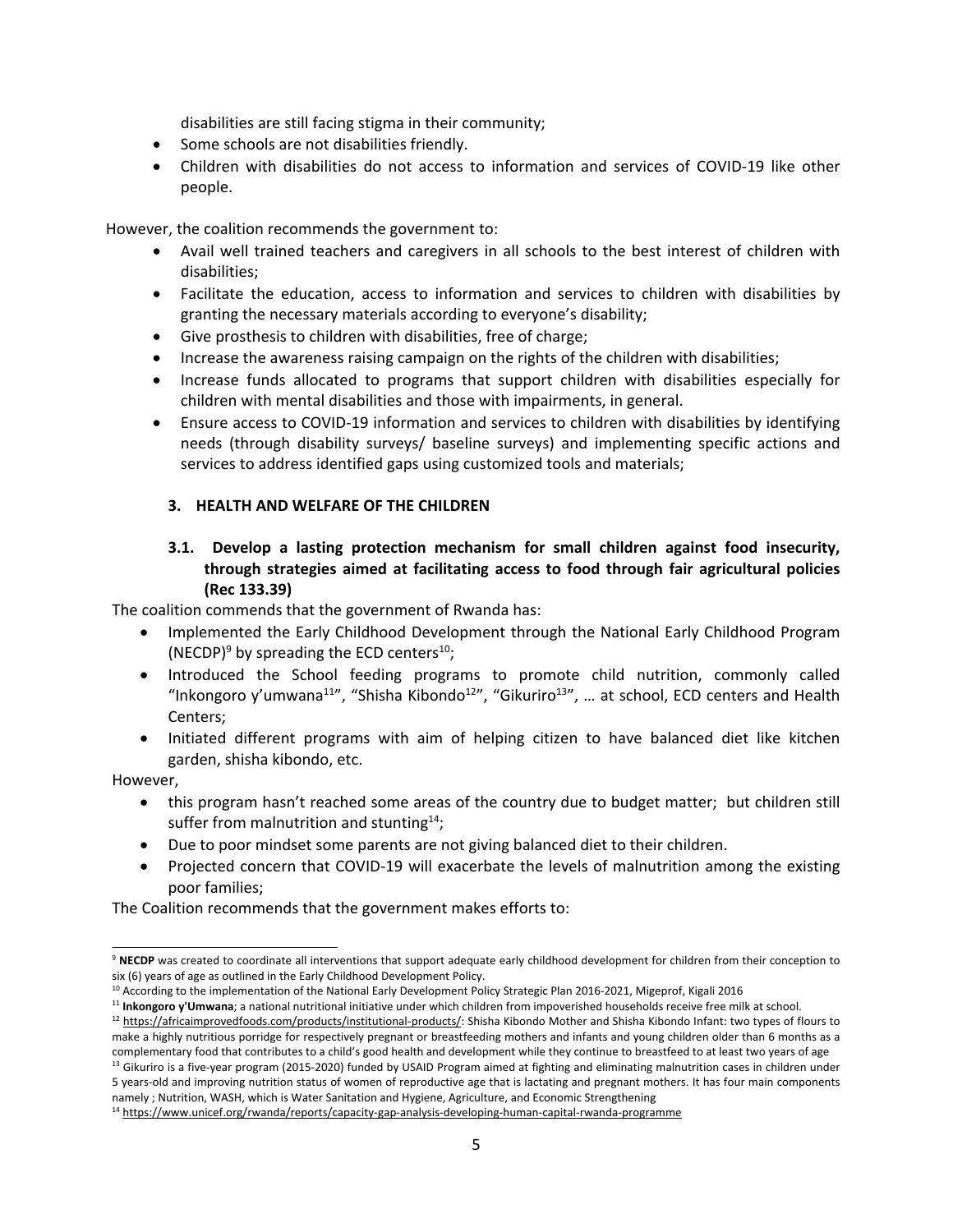- Increase child budget mainstreaming to alleviate the current state of malnutrition and stunting, increase decentralized staff understanding of the integrated approach to ECD, Enhance the technical understanding at decentralized government and service delivery level on all elements of the integrated ECD approach, Enhance the technical understanding at district and sector decentralized government on social protection and child protection as part of the integrated ECD approach, Strengthen the existing technical knowledge of nutrition and ECD at service delivery level, Train relevant district and sector staff on monitoring and evaluation and budgeting and subsequent evidence-based planning, Clarify roles and responsibilities for the functional areas at district and sector levels, Improve universal mechanism for cell-staff and parents and caregivers to obtain information, which can be used for evidence-based planning and decision making at sector and district level and, Support improvement of communication flows to enhance the different functional areas<sup>15</sup>.
- Set up the coordination for reaching out children in food insecurity by involving all relevant local authorities.
- Increase the awareness raising campaign on the importance and ways of preparing balanced diet towards child development.

# **3.2. Take measures to ensure the protection of the right to an adequate standard of living for children in vulnerable situations, in particular the rights of children affected by HIV/AIDS of boys and girls with disabilities (Rec 133.37)**

The coalition commends:

- $\ddot{\phantom{a}}$  Different initiatives adopted by the Government of Rwanda in line of addressing issues faced by children in vulnerable situation.
- The fact that children infected with HIV/AIDS have access to anti-retroviral (ARV) drugs.
- Parents infected with HIV/AIDS have access to Anti-Retroviral (ARV) drugs which is an advantage to children.

However, the Coalition is concerned that there are still challenges faced, where:

- The social norms hide children with disabilities;
- Children infected and affected with HIV/AIDS and those with disabilities are still neglected and facing the stigma both in the community and their respective families;

The Coalition recommends the government to:

- $\mathcal{L}^{\pm}$ Increase efforts to curb the practice of hiding children with disabilities;
- Update the list of children in vulnerable situation;
- Mainstream Children with severe disabilities in social protection strategy as they don'<sup>t</sup> fully benefit from the social protection, so, they only rely on their families.
- Increase the awareness campaign to stop the stigma to children infected/affected with HIV/AIDS and those with disabilities.

# **4. EDUCATION, LEISURE AND RECREATION**

**4.1. Continue efforts to ensure access to education for all Rwandan children and reducing the disparity between urban and rural areas, with special attention to children with**

<sup>&</sup>lt;sup>15</sup> UNICEF-Rwanda, Capacity gap analysis report of the developing human capital in Rwanda programme, Kigali, Feb. 2019. (<https://www.unicef.org/rwanda/media/2011/file/EKN-capacity-gap-analysis-summary-report.pdf>)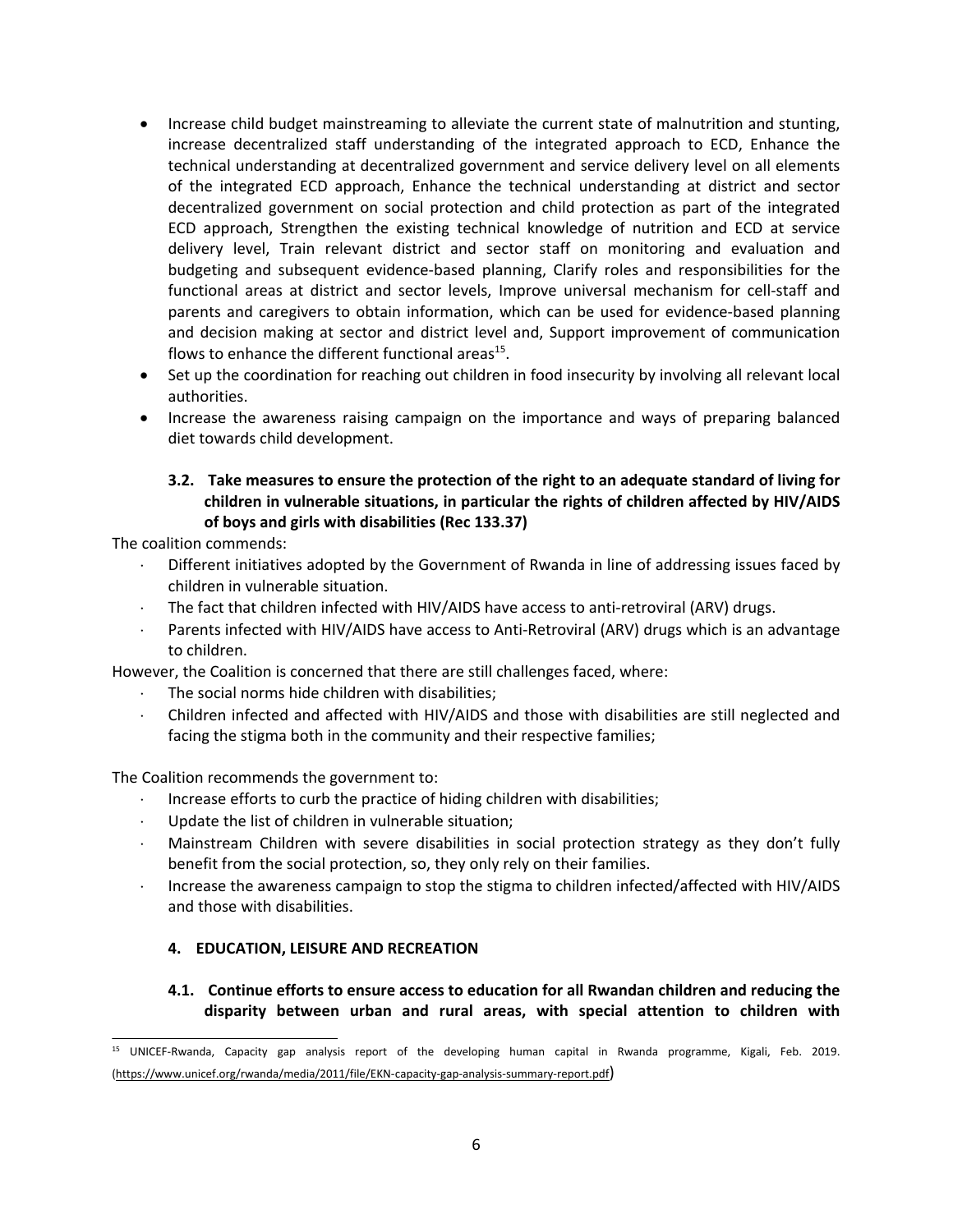#### **disabilities (Recs 133.88, 92-94 and 134.81)**

The Coalition commends the government for:

- Increasing the education infrastructures in urban and rural areas, as well as necessary materials. ("…one of the biggest achievements has been increasing access to education to all children of school-going age. In the last ten years alone 19,462 classrooms have been built (including 34,575 toilets). This translates into space for nearly one million pupils or 1,081 three-stream schools. In the next two years, another 11,004 schools will be built with support from the World Bank. That too means an additional 600,000 places or the equivalent of 611 three-stream schools")<sup>16;</sup>
- c • The coalition commends the Government's efforts to increase the teachers' salaries by  $10\%^{17}$ .

However, the coalition notes that there is still:

- $\bullet$  Long distance to walk to school by pupils in some rural areas (The lengthy footing of kids to school disorganizes their concentration in class. Some of them arrive at school sweaty, stressed and exhausted both physically and psychologically, which compromises their performance)<sup>18</sup>;
- Low level of parents' understanding/mindset, in rural areas which doesn'<sup>t</sup> encourage children to value education, such as: thinking that it'<sup>s</sup> not necessary for <sup>a</sup> pupil to do homework, thinking that it'<sup>s</sup> not necessary for <sup>a</sup> child with disability to study, the landscape of the rural area which doesn'<sup>t</sup> facilitate <sup>a</sup> child with disability to get easily to school, the problem of children with mental disability who do not have chance to study, etc.<sup>19</sup>;
- Lack of recreational/leisure infrastructure for all children, especially children with disabilities.
- Not all children have access to the digital (e-learning) platforms, particularly children in the rural areas, children from the poorest households and children from illiterate parents who cannot afford needed equipment for the e-learning.

Therefore, the coalition recommends the government:

- $\bullet$  To strengthen the grouping inhabitant settlement (imidugudu) for its benefits for community development through the easy access to social and economic infrastructures (schools, health centers, electricity, marketplaces, roads, and recreational facilities.);
- To continue the parents/community sensitization to support the education of children with disability;
- To avail specific education materials for children with disabilities (especially the visual impairment) and train teachers on signs language;

<sup>&</sup>lt;sup>16</sup> <https://www.newtimes.co.rw/news/featured-better-teachers-more-schools-new-curriculum-rwandas-education-looks-bright>

<sup>&</sup>lt;sup>17</sup> The Teachers' salaries were increased by 10% from 30<sup>th</sup> March 2019 following the cabinet resolution of 28<sup>th</sup> January 2019.

<sup>18</sup> <https://www.newtimes.co.rw/section/read/201440>. or [https://www.ktpress.rw/2019/12/access-to-education-is-good-but-quality-is](https://www.ktpress.rw/2019/12/access-to-education-is-good-but-quality-is-important-%E2%94%80kagame/)[important-%E2%94%80kagame/](https://www.ktpress.rw/2019/12/access-to-education-is-good-but-quality-is-important-%E2%94%80kagame/)

<sup>19</sup> JICA-NECDP; Report of <sup>a</sup> study on Education <sup>a</sup> challenge among children with disabilities, Kigali 2017: It shows that there are fewer girls with disability, at 253 compared to boys of 369. A big number of girls who happened to enroll in school were found to have been bullied while at school which is also one of the reasons most disabled children chose to leave school. Other reasons why such children were not in school include poverty, parents' misconception about their children with any form of disability. Parents often believe disabled children lack capacity to succeed in school like able-bodied children. <https://www.newtimes.co.rw/section/read/207867>.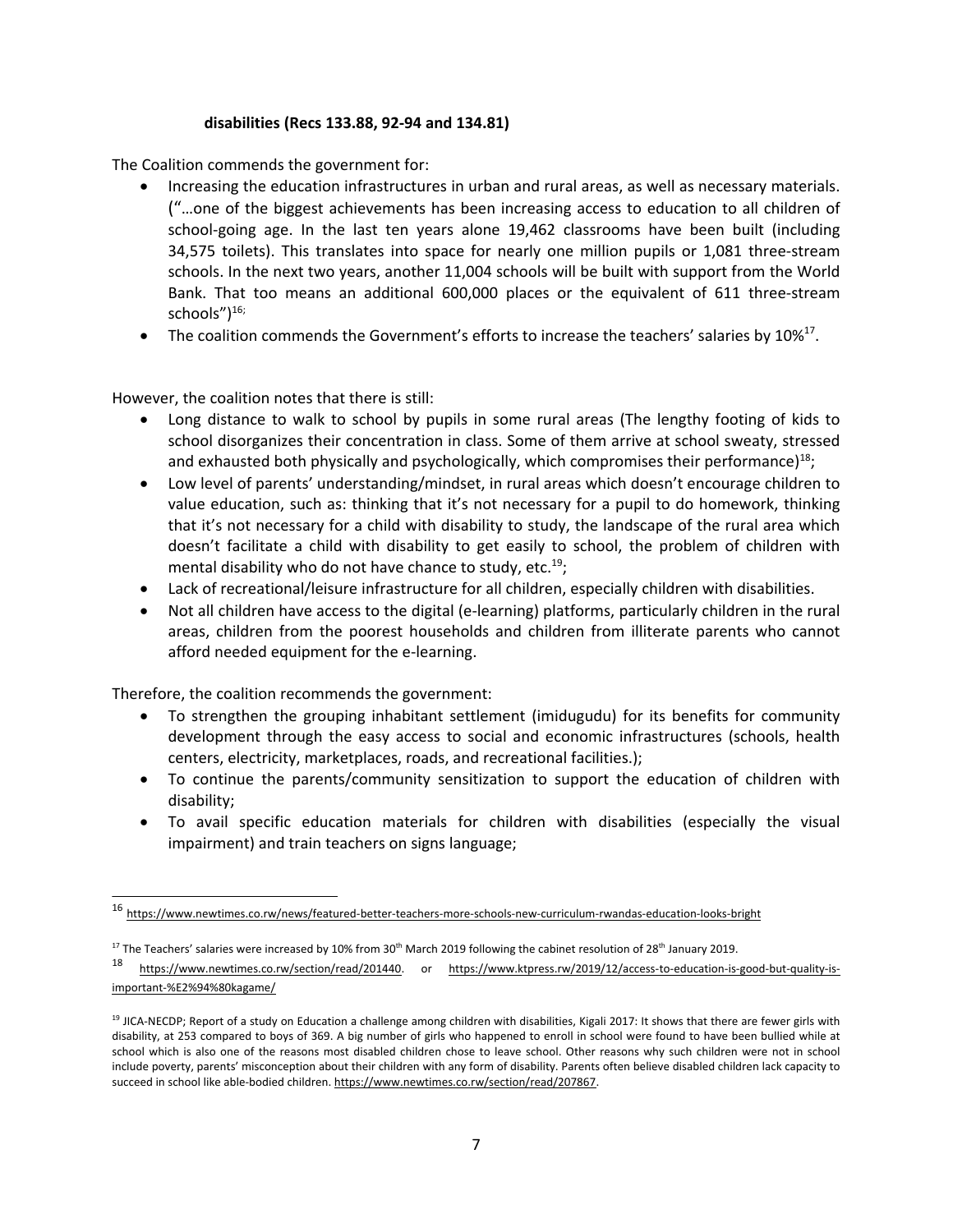To provide required/needed equipment to all children, especially children with mental disabilities, to access the education both in rural and urban areas;

# **4.2. Follow up on the recommendation of the committee on rights of the child to devote greater resources to the improvement of the quality of the education system**

The coalition welcomes the government efforts for:

- Constructing schools;
- Training teachers and got their salaries increased;
- Having distributed education support materials according to the government means.

However, notes that:

 The budget allocation to the education support materials is still low particularly in rural areas where there is no electricity;

Therefore, the coalition recommends the government to:

Continuously building teachers' capacity; and increasing budget allocation support materials.

# **4.3. Increase funding in order to create an education system that upholds the right to free, universal and quality education for all children without discrimination (Rec 133.43)**

The coalition welcomes the efforts of the government for:

- $\bullet$  The construction of schools in the program of Education for all, considering children with disability as well.
- The efforts to increase the budget allocation on the program of education quality and standards from 19 billion of Rwandan Francs in 2019/2020 budget to 156 billion of Rwandan Francs in 2020/2021. The program covers more than half of the entire ministry programs budget (51%).

However, the coalition notes:

 $\bullet$  The education in public schools is free but schools still charge costs (even small but which some families cannot afford to pay) leading to some drops out<sup>20</sup>;

Therefore, the coalition recommends the government to:

- Standardize the cost to be paid in all public schools when they are due;
- Remove inconsistences in allocation of budget among the education programs;
- Refocus investments in TVET in order to stimulate job creation and achieve student enrolment of 60% by 2024;
- Reinforce mechanisms to continuously sensitizing on family unity, working with various partners like churches.
- Encourage existing and creating the special programs that lead to the reduction of the family conflicts and its consequences to children.

<sup>&</sup>lt;sup>20</sup> For example: The challenge of feeding children at school. The Government implements a school feeding programme that is partially subsidised but involves <sup>a</sup> compulsory cost-share with parents. However, this involves <sup>a</sup> de facto school fee as poor, highly price-sensitive parents are not allowed to opt out; nonpayment and administration also pose challenges. To reduce cost and increase reach to more children, the Government could have increased the subsidy to cover the whole cost, but at the cost of other priorities; the meals could have been centrally organized and standardized in <sup>a</sup> bid to reduce cost; and/or or measures could be taken to improve administration. Although the Government chose the latter, the challenges of reaching the poorest children remain. [https://www.theigc.org/blog/challenges-and-choices-in](https://www.theigc.org/blog/challenges-and-choices-in-the-rwandan-education-system-r3-roundtable-discussion/)[the-rwandan-education-system-r3-roundtable-discussion/](https://www.theigc.org/blog/challenges-and-choices-in-the-rwandan-education-system-r3-roundtable-discussion/)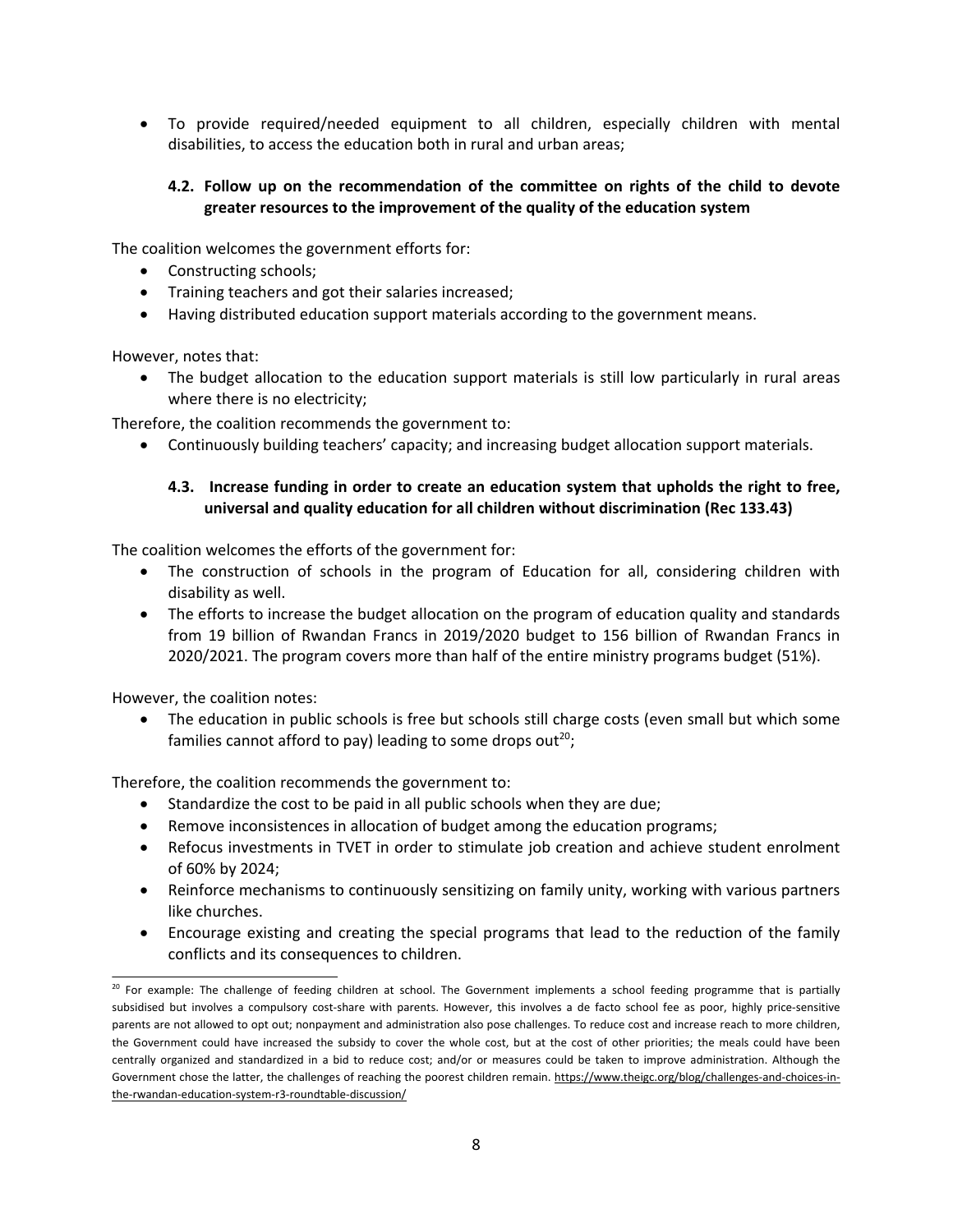#### **4.4. Raise public awareness and include human rights in school curricula (Rec 134.89)**

The coalition welcomes the government efforts for setting up commissions and programs such as:

- e • The "Urugerero<sup>21</sup>"; the programme conducted under the auspices of the National Itorero Commission, which has for years played <sup>a</sup> major part in imparting good values among different segments of the Rwandan population;
- "Intore mu biruhuko" program which gathers children and raise their awareness on their rights and responsibilities; the National Commission for Children organizes and participates in public awareness on child rights and responsibilities;
- The Radio and television programs on human and child rights in particular by Government Institutions and Government partners.
- Grooming and coaching children in their community groups at village levels, including their rights and responsibilities
- Inclusion of human rights and children rights in education materials such as teaching materials for primary schools, and establishment of "Abatoza b'Intore" in schools;

However, the coalition notes that

- e there is still need for continuous human rights education and training at all levels to end human rights violations, including children rights;
- Little attention is paid to the human rights education and training in programming;
- 0 Ignorance of human and child rights among community members;

Therefore, the coalition recommends the government to:

- Give due attention to the human and child rights education in programming (design, implementation, monitoring, evaluation, etc.);
- **•** Strengthening efforts for human rights education and training at all levels;
- Set up mechanisms that permit different categories of people to participate in Itorero and Urugerero Program and ensure that "children'<sup>s</sup> rights are among the key topics discussed.
- Sensitize people on Human and child rights by designing the media programs through drama and sketches which can attract and educate followers;
- Put the human and child rights lessons in the education curriculum at all levels (primary, secondary and university).

# **5. SPECIAL PROTECTION<sup>22</sup>**

<sup>&</sup>lt;sup>21</sup> <https://www.newtimes.co.rw/opinions/editorial-streamline-role-urugerero-youth-greater-impact>: Urugerero, a concept borrowed from an ancient Rwandan tradition, has seen tens of thousands of youths not only take crucial civic education lessons, but also physically help in the construction of basic infrastructure and provision of socioeconomic services. Specifically, these energetic men and women have built housing units for the vulnerable, set up 'kitchen garden' for disadvantaged households to help meet the beneficiaries' nutritious needs, fix roads and bridges especially in neighborhoods in the countryside, and played <sup>a</sup> part in mobilization for vital socioeconomic causes.

 $^{22}$  Under Law Nº53/2018 of 13/8/2018 regulating Therapeutic, Education and Scientific Utilisation of Organs and Products of the Human Body in its Article 42 on creation or publication of <sup>a</sup> site for the purpose of trafficking in persons; any person who establishes or publishes <sup>a</sup> site on an information network, computer hardware or computer system for the purposes of trafficking in human beings or facilitating such <sup>a</sup> transaction, commits an offence.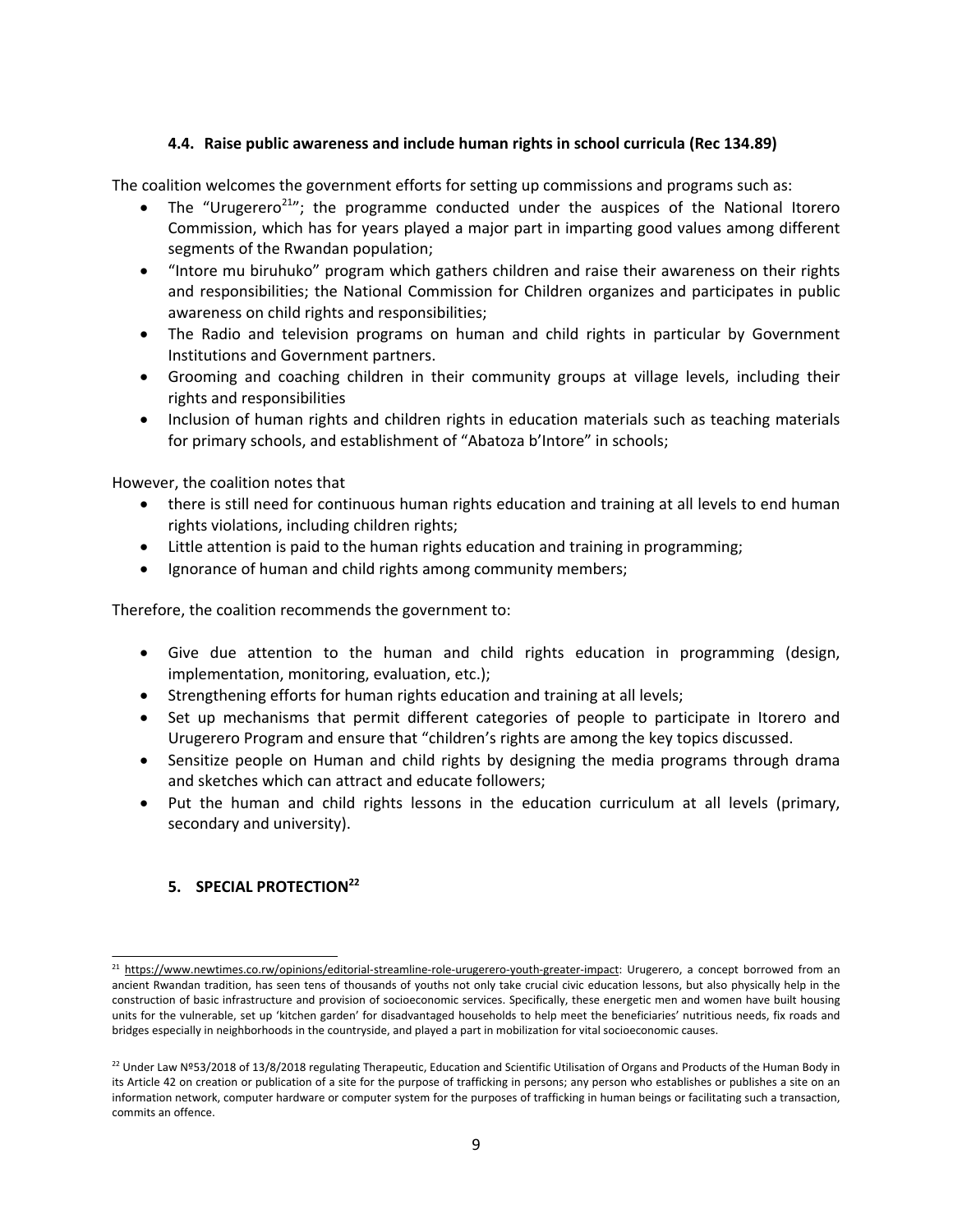# **5.1. Adopt <sup>a</sup> comprehensive policy to address the root causes of child trafficking (Rec 133.20) 23**

The coalition welcomes the government efforts for the:

- Recognition of and steps in addressing the issue of human/child trafficking;
- Amendment of labor law with provisions of articles against child labor and exploitation;
- Amendment of criminal laws with provision of articles against child trafficking;
- Awareness raising campaigns by Rwanda National Police in fighting against child trafficking.
- Law against human trafficking which includes provisions on child trafficking;
- Government efforts to manage cases of human/child trafficking;

However, the coalition'<sup>s</sup> observation is that there is:

- e There is no comprehensive policy specifically addressing child trafficking;
- Lack of scientific data on magnitude of child trafficking in Rwanda;
- Lack of knowledge on human trafficking practices by the children and community in general;
- Lack of capacity building in child trafficking;

Therefore, the Coalition recommends the government:

- To adopt a comprehensive policy to address the root causes of child trafficking;
- To allocate sufficient budget to deal with child trafficking issues;
- To put in place mechanisms at different levels of National Leadership aiming at fighting child trafficking;
- To conduct researches on in magnitude of child trafficking in Rwanda;
- To organize capacity building on child trafficking to children and the community in general;
- c Put in place <sup>a</sup> program on awareness raising campaign on child and human trafficking.

# **5.2. Comply with existing laws on detention and implement further legislation to regulate 'transit' and 'rehabilitation' centers (Rec 133.27)**

The coalition welcomes the government'<sup>s</sup> efforts on the establishment of the National Rehabilitation Service (NRS). However, the coalition notes that the National Rehabilitation Service have insufficient workers particularly psychologists who can support children.

Therefore, the coalition recommends the government to increase the budget allocated to the NRS in order to recruit more workers in particular psychologists.

#### **6. GENERAL RECOMMENDATIONS**

<sup>&</sup>lt;sup>23</sup> <https://www.iom.int/news/rwanda-research-understanding-human-trafficking-validated>: The International Organization for Migration (IOM), in collaboration with the Government of Rwanda, organized <sup>a</sup> national meeting (19/7) to validate research findings on "Understanding Human Trafficking in Rwanda: Causes, Effects, and Impact." The key findings show that Rwanda is <sup>a</sup> transit country, and to <sup>a</sup> lesser extend <sup>a</sup> country of origin. The majority of intercepted victims were female (77.67%) and the most commons forms of human trafficking in Rwanda were identified to be labour and sex trafficking. The research further revealed that Saudi Arabia is the most frequent destination (38.55%), followed closely by Uganda (37.35%) and Kenya (7.23%).